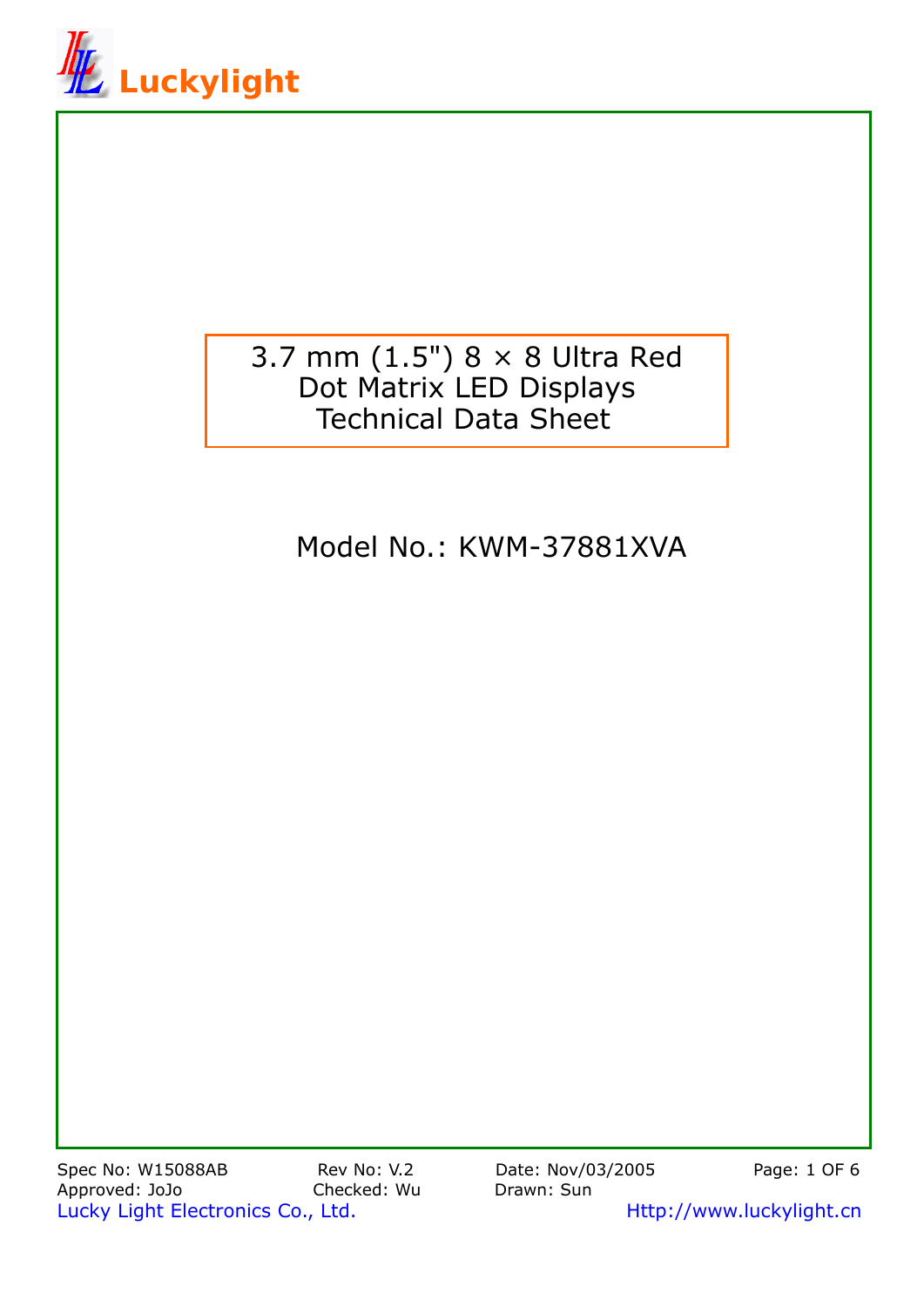

#### Features:

- $\Diamond$  1.5"(inch) digit height.
- ◇ Excellent segment uniformity.
- $\diamond$  Sold state reliability.
- ◇ Industrial standard size.
- $\diamond$  Low power consumption.
- $\diamond$  The product itself will remain within RoHS compliant Version.

#### Descriptions:

- $\circ$  The KWM-37881 series is a large emitting area (3.7mm diameter) LED sources configured in a 64 dots 8×8 matrix array.
- $\Diamond$  These displays provide excellent reliability in bright ambient light.
- $\Diamond$  These devices are made with white dots and gray surface.

# Applications:

- ◇ Audio equipment.
- ◇ Instrument panels.
- $\diamond$  Digital read out display.

## Device Selection Guide:

| Model No.           | Chip<br>Material | <b>Source Color</b> | <b>Description</b>    |  |
|---------------------|------------------|---------------------|-----------------------|--|
| <b>KWM-37881AVA</b> |                  | Ultra Red           | <b>Common Anode</b>   |  |
| <b>KWM-37881CVA</b> | AlGaInP          | Ultra Red           | <b>Common Cathode</b> |  |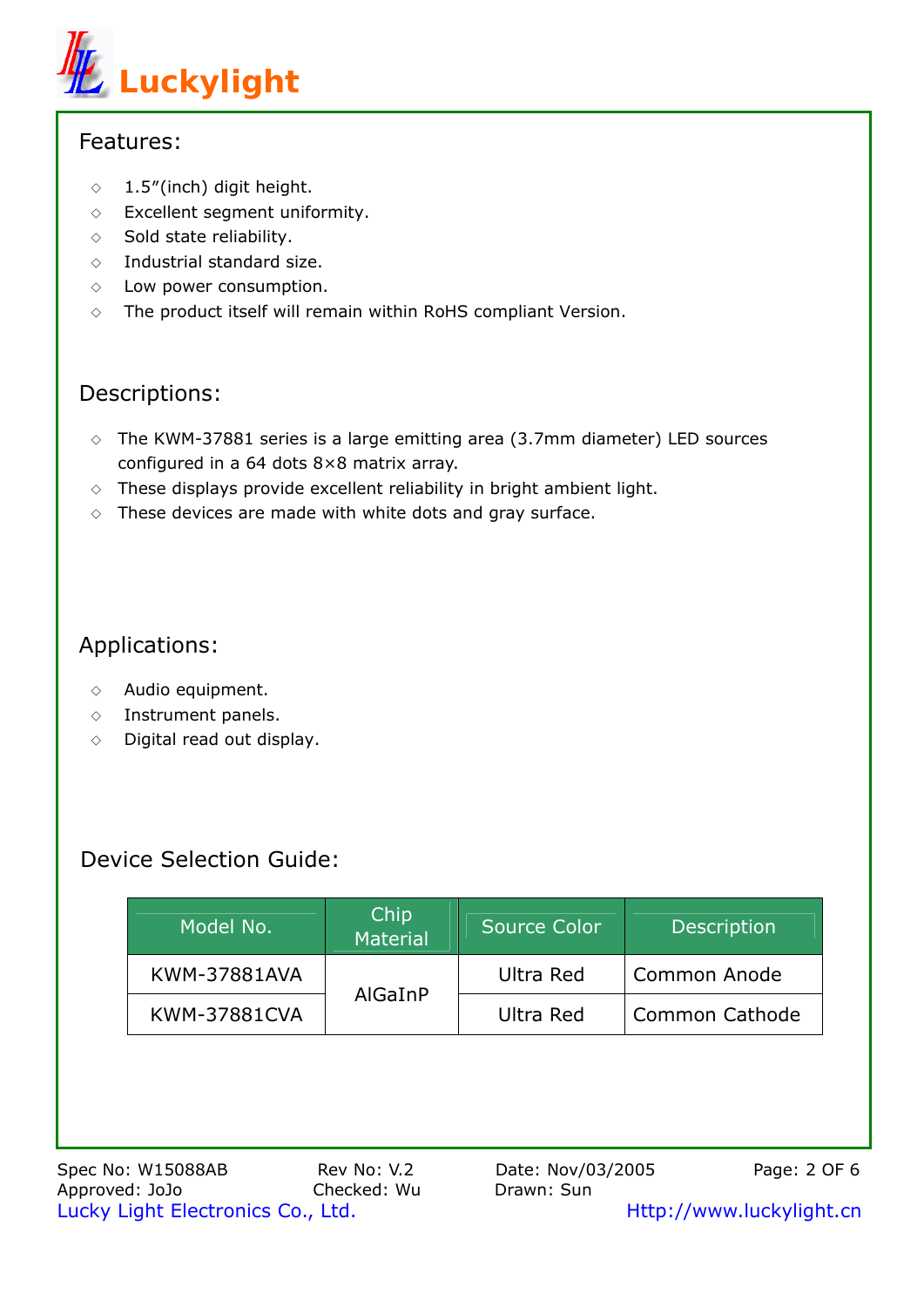

## Package Dimension:



Spec No: W15088AB Rev No: V.2 Date: Nov/03/2005 Page: 3 OF 6 Approved: JoJo Checked: Wu Drawn: Sun Lucky Light Electronics Co., Ltd. **Http://www.luckylight.cn**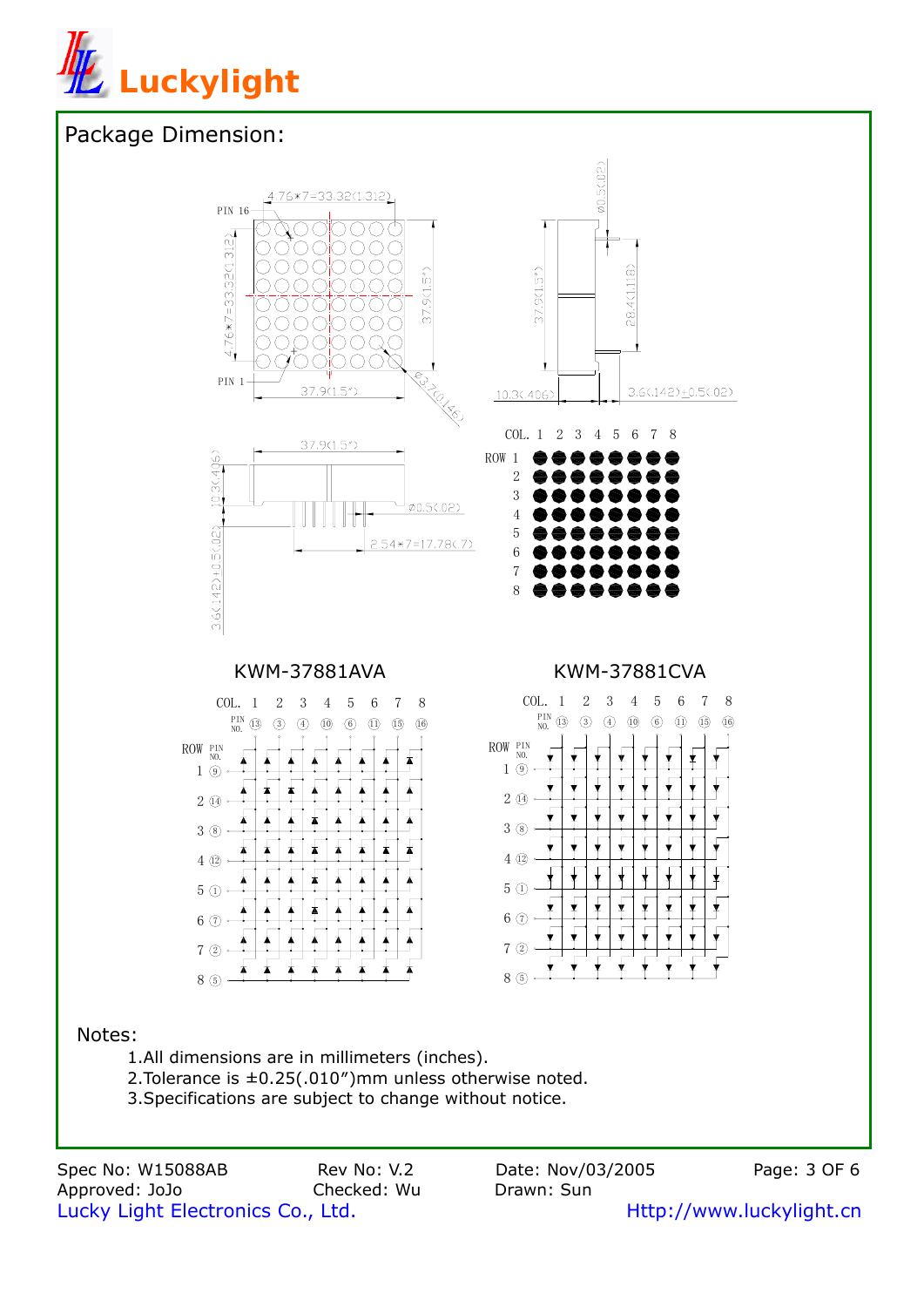

### Absolute Maximum Ratings at Ta=25℃

| <b>Parameters</b>                                                    | Symbol     | Max.                                | <b>Unit</b> |  |
|----------------------------------------------------------------------|------------|-------------------------------------|-------------|--|
| Power Dissipation Per Dot                                            | PD.        | 60                                  | mW          |  |
| Peak Forward Current Per Dot<br>(1/10 Duty Cycle, 0.1ms Pulse Width) | <b>IFP</b> | 100                                 | mA          |  |
| Forward Current Per Dot                                              | IF         | 25                                  | mA          |  |
| Dating Linear From 50°C                                              |            | 0.4                                 | mA/C        |  |
| Reverse Voltage                                                      | VR.        | 5                                   | v           |  |
| Operating Temperature Range                                          | Topr       | $-40^{\circ}$ C to $+80^{\circ}$ C  |             |  |
| Storage Temperature Range                                            | Tstg       | $-40^{\circ}$ C to $+100^{\circ}$ C |             |  |
| Soldering Temperature                                                | Tsld       | $260^\circ$ for 5 Seconds           |             |  |

#### Electrical Optical Characteristics at Ta=25℃

| <b>Parameters</b>        | Symbol                | Min. | Typ. | Max. | Unit | <b>Test Condition</b> |
|--------------------------|-----------------------|------|------|------|------|-----------------------|
| Luminous Intensity       | Iv                    | 100  | 120  |      | mcd  | $IF = 20mA$ (Note 1)  |
| Peak Emission Wavelength | λp                    |      | 632  |      | nm   | $IF = 20mA$           |
| Dominant Wavelength      | λd                    |      | 624  |      | nm   | $IF = 20mA$ (Note 2)  |
| Spectral Line Half-Width | $\triangle$ $\lambda$ |      | 20   |      | nm   | $IF = 20mA$           |
| Forward Voltage          | VF                    |      | 2.0  | 2.4  | v    | $IF = 20mA$           |
| <b>Reverse Current</b>   | IR                    |      |      | 10   | μA   | $VR = 5V$             |

#### Notes:

- 1. Luminous intensity is measured with a light sensor and filter combination that approximates the CIE eye-response curve.
- 2. The dominant wavelength (λd) is derived from the CIE chromaticity diagram and represents the single wavelength which defines the color of the device.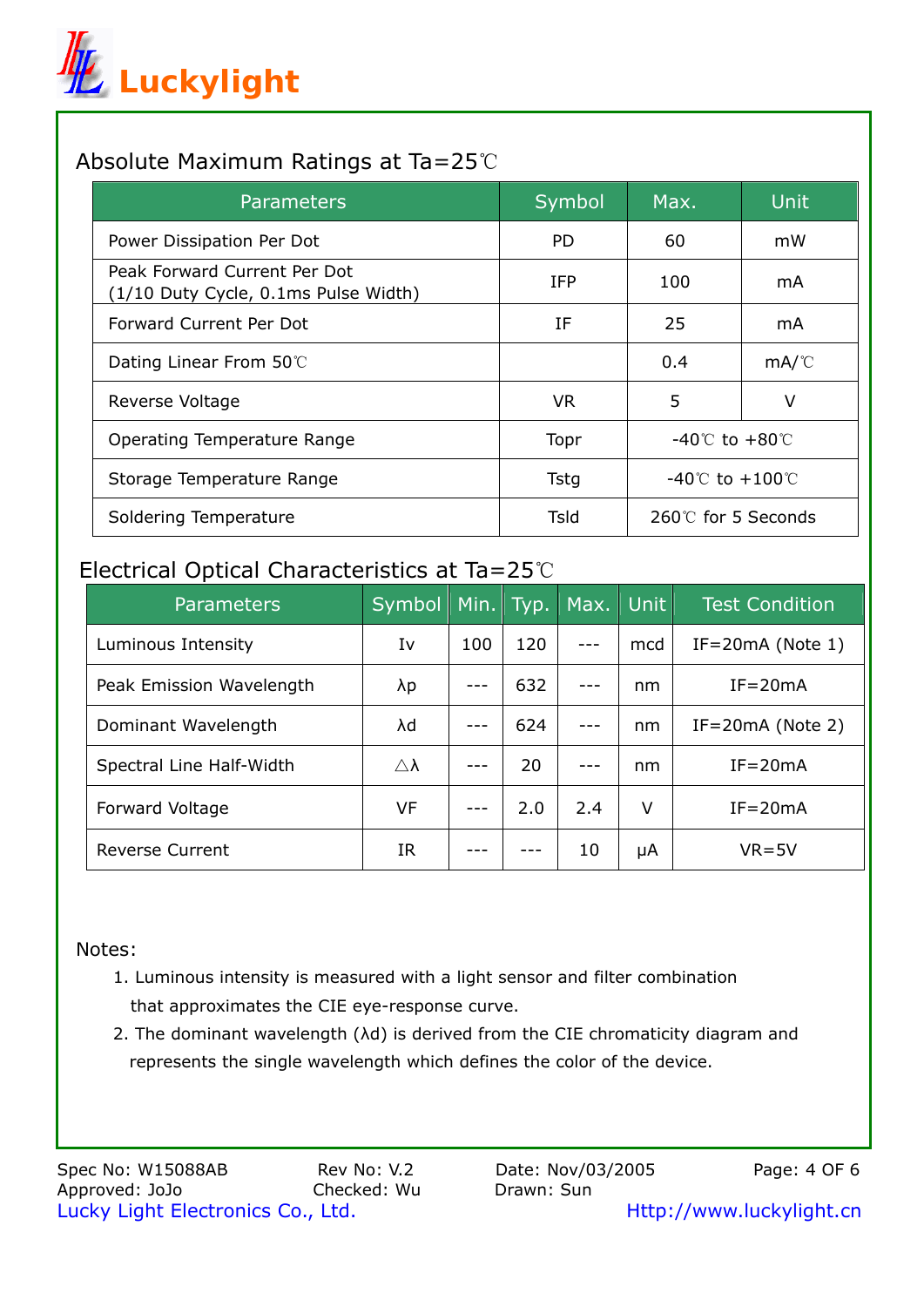



Spec No: W15088AB Rev No: V.2 Date: Nov/03/2005 Page: 5 OF 6 Approved: JoJo Checked: Wu Drawn: Sun Lucky Light Electronics Co., Ltd. **Http://www.luckylight.cn**